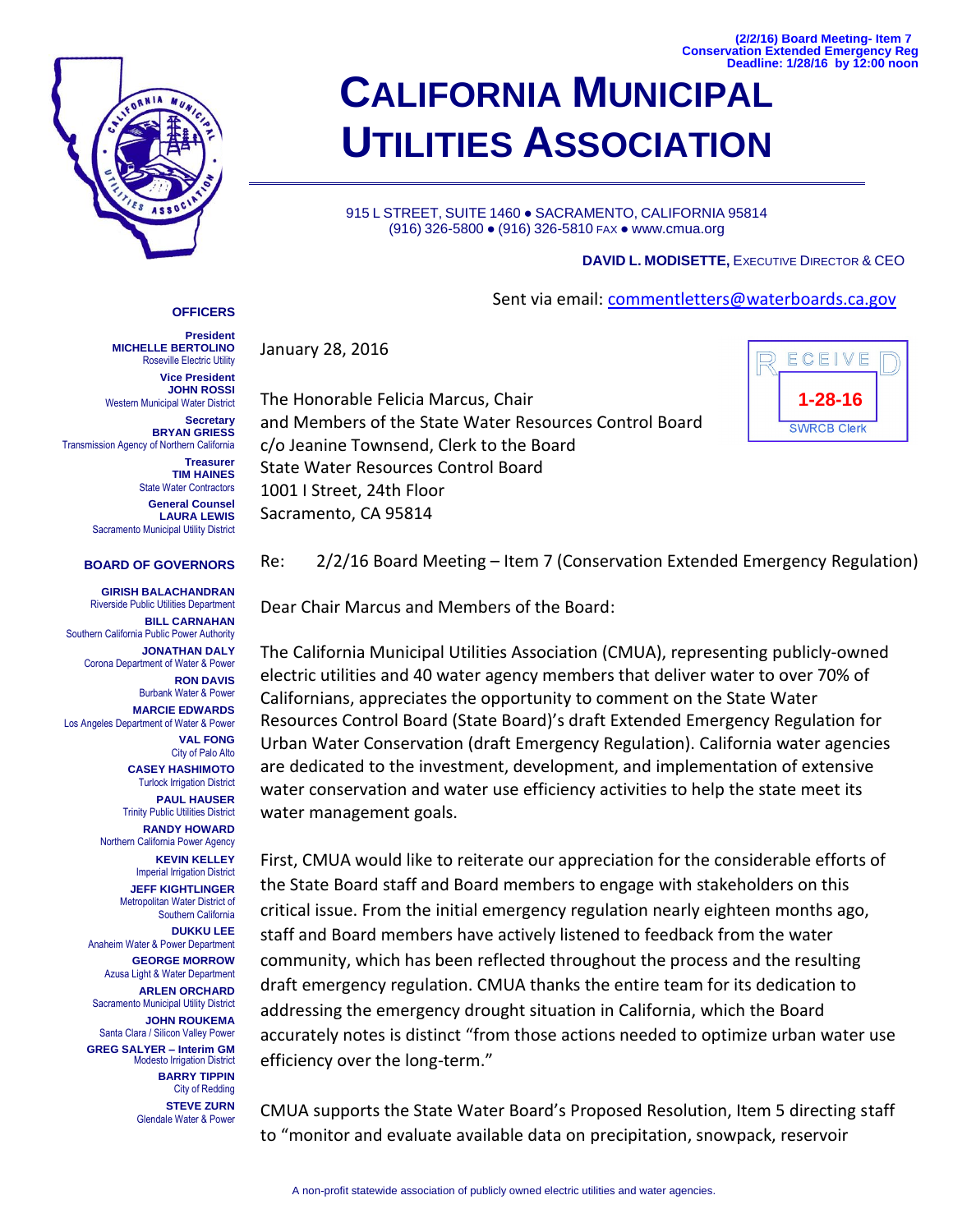The Honorable Felicia Marcus, Chair Page 2 of 3 January 28, 2016

storage levels, and other factors and report back to the Board in March and April, 2016 and, if conditions warrant, bring a proposal for rescission or adjustment of this regulation to the Board no later than the second regularly-scheduled May 2016 Board meeting." Just as the State Board strengthened the restrictions as the drought worsened, there should be a protocol for reducing the restrictions and conservation standards should water conditions be favorable. This review and evaluation will not only help ensure that the emergency regulation is based on statewide and regional needs, it will help water suppliers maintain credibility when communicating conservation messages with their customers, particularly if 2016 is an above-average year for precipitation and snowpack. CMUA provided a specific set of criteria in our January 6, 2016 comment letter on the Proposed Framework and we encourage the Board to review those metrics as the spring hydrology reveals itself.

CMUA also appreciates the Board including several provisions that have been supported by the water community throughout this process. As the implementing agencies, these adjustments acknowledge the significant efforts by agencies to save water while recognizing the differences in California's climate, implications of recent growth, and investments in drought-resilient sources of supply, all of which is consistent with the California Water Action Plan. We also appreciate the increase to an eight percent cap for total adjustments. However, that cap may not fully acknowledge climate factors or the investments by water suppliers so we continue to recommend that the Board remove the cap for these adjustments.

Additionally, we strongly recommend that the Board reconsider what projects qualify for credit as drought-resilient water supplies. Water supply projects are complex and often take many years to complete so only allowing adjustments for projects developed after 2013 fails to recognize the efforts of many water agencies to work toward resiliency, even within the context of our current drought. As just one example, we have members that have participated in a successful groundwater replenishment system since 2008. Further, the definition of a drought-resilient supply is too narrow and should be expanded to include other supplies that are made available through brine treatment, non-potable recycled water and new storage (both surface and groundwater). We want to reiterate that while these adjustments are important, because Governor Brown's November 13, 2015 Executive Order (B-36-15) allows for such flexibility any modifications can, and should be made without redirecting impacts on other suppliers' conservation standards.

Thank you for considering CMUA's comments and for engaging stakeholders throughout the development of the existing regulation and the draft extension of the emergency rule. CMUA supports Governor Brown and the State Board's efforts to manage the state's multi-year drought including establishing requirements that are intended to address emergency conditions, which require a different process from the implementation of long-term water conservation measures. We look forward to working with the State Board, Department of Water Resources, and other stakeholders on the most appropriate path forward for a future conservation framework and CMUA member agencies